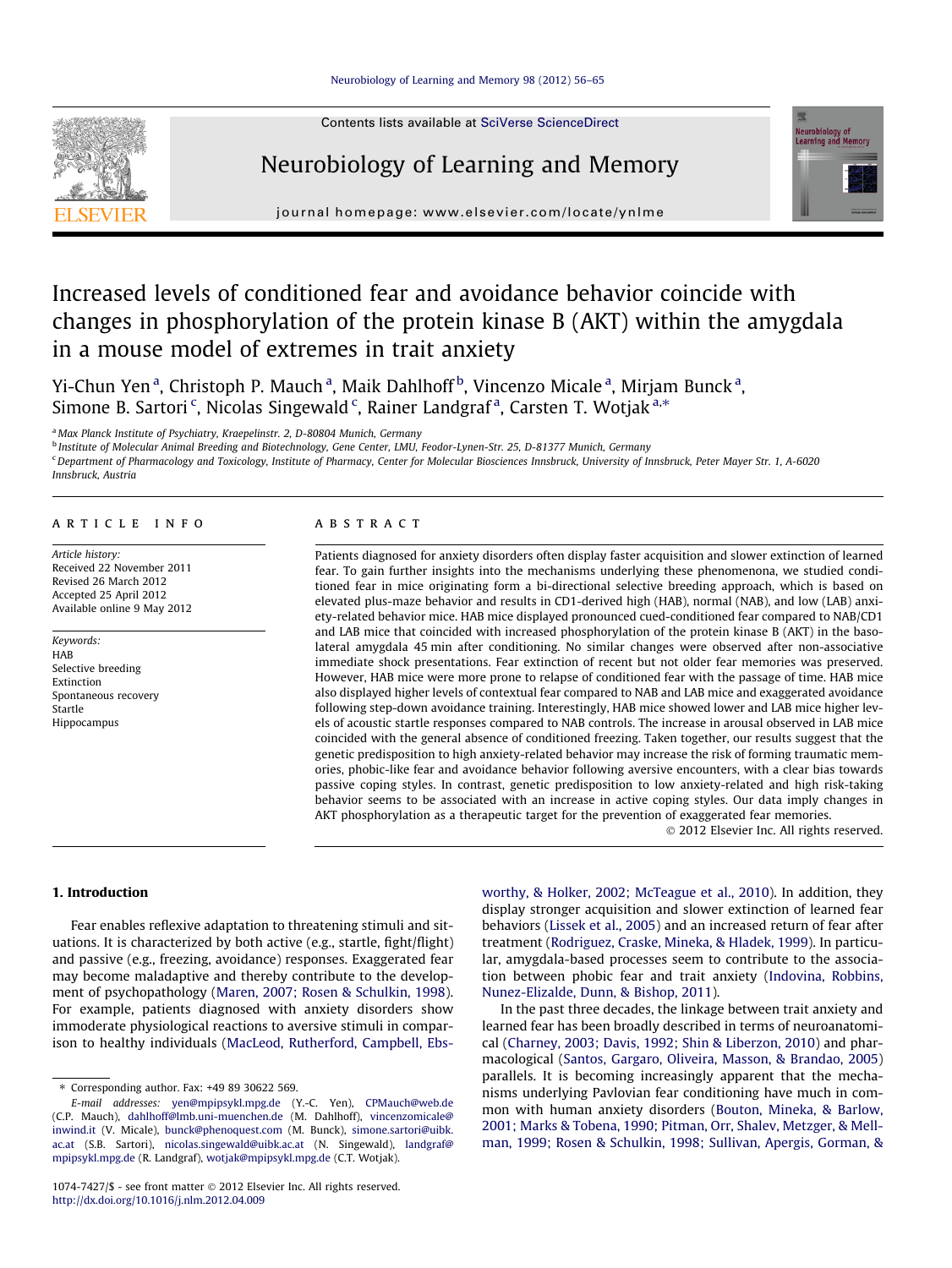[LeDoux, 2003\)](#page--1-0). Due to close homologies in the anatomical and molecular signatures of the fear matrix between humans and rodents, classical fear conditioning in rats and/or mice may teach important lessons about acquisition, expression and extinction of conditioned fear that can then be extrapolated to humans [\(Davis,](#page--1-0) [Walker, Miles, & Grillon, 2010; Delgado, Olsson, & Phelps, 2006;](#page--1-0) [Monfils, Cowansage, Klann, & LeDoux, 2009; Ressler et al., 2004;](#page--1-0) [Schiller et al., 2010; Walker & Davis, 2002](#page--1-0)).

In rodents, conditioned fear is assessed by pairing of an a priori neutral stimulus, such as a tone or a light signal (the conditioned stimulus, or CS), with a punishment, such as an electric foot shock (the unconditioned stimulus, or US). In consequence of the CS–US association, presentations of the CS alone is capable of eliciting a conditioned fear response (e.g., freezing or fear-potentiated startle). The formation of fear memories critically depends on the amygdala [\(Liang, Hon, & Davis, 1994](#page--1-0)). Repeated presentations of the CS in absence of the expected punishment leads to a gradual decline in fear responses, which is called fear extinction. In most cases, this fear extinction process cannot simply be explained by forgetting or erasure of the original memory trace, since conditioned fear may reappear with the passage of time (spontaneous recovery) and/or in a different test context (renewal) [\(Bouton &](#page--1-0) [Moody, 2004; Bouton, Westbrook, Corcoran, & Maren, 2006; Myers](#page--1-0) [& Davis, 2002; Quirk & Mueller, 2008](#page--1-0)).

Fear conditioning procedures often lead to parallel formation of elemental (i.e. auditory or visually cued) and configural (i.e. contextual) fear memories. The latter process may contribute to the development of avoidance behavior [\(Mowrer, 1960\)](#page--1-0), another core feature of anxiety disorders [\(North, Suris, Davis, & Smith, 2009; Ro](#page--1-0)[sen & Schulkin, 1998\)](#page--1-0). Under experimental conditions, avoidance behavior can be studied in inhibitory (e.g., step-down or stepthrough) avoidance tasks.

In addition to the behavioral changes following fear conditioning, cellular and molecular mechanisms contributing to learned fear have also been identified, for instance, the protein kinases activity. In a recent review of signaling pathways underlying emotional states, distinct protein kinases and their downstream targets in the basolateral amygdala and hippocampus were proposed as mediators of fear conditioning and fear extinction [\(Tronson, Corc](#page--1-0)[oran, Jovasevic, & Radulovic, 2012\)](#page--1-0). Among them, CaMKII ([Irvine,](#page--1-0) [Vernon, & Giese, 2005](#page--1-0)), ERK [\(Lin, Yeh, Lu, & Gean, 2003](#page--1-0)), AKT ([Lin et al., 2001](#page--1-0)) as well as its downstream GSK-3 $\beta$  and  $\beta$ -catenin ([Maguschak & Ressler, 2008](#page--1-0)) deserve particular attention because of their potential involvement in the formation of fear memories.

Previous data have shown that rats selectively bred for high levels of trait anxiety took longer for extinguishing conditioned fear ([Muigg et al., 2008](#page--1-0)). To gain further insights into the interrelation between trait anxiety and development and maintenance of fearful memories, we tested high (HAB), normal (NAB/CD1) and low anxiety-related behavior (LAB) mice [\(Landgraf et al., 2007\)](#page--1-0) for their responses in a set of fear conditioning, inhibitory avoidance learning and acoustic startle response paradigms. Behavioral experiments were complemented by measurements of changes in protein kinase activity at the level of basolateral amygdala and dorsal hippocampus.

#### 2. Material and methods

#### 2.1. Animals

Male CD1 mice were purchased from Charles River (Sulzfeld, Germany) at an age of 5–8 weeks. Male HAB, NAB and LAB mice used in this study were selectively inbred in the animal facilities of the Max Planck Institute of Psychiatry as described previously ([Krömer et al., 2005](#page--1-0)). Briefly, >250 animals from 25 litters of outbred Swiss CD1 mice purchased from Charles River were used as starting point for selective and bidirectional breeding for extremes in anxiety-related behavior on the elevated plus-maze (EPM). Males and females that spent either the least or most time on the open arms of the EPM were mated to establish the HAB and LAB mouse lines, respectively. The animals were routinely tested at the age of 7 weeks with HAB and LAB mice spending less than 15% and more than 65% of their time, respectively, on the open arms of the EPM. NAB mice are bred for intermediate anxiety-related behavior. As >80% of CD1 mice spent 30% to 45% of their time on the open arms of the EPM, this range was chosen for the selection of NAB mice without any overlap with HAB or LAB animals. Moreover, both CD1 and NAB mice could be used as controls in the present study. All mice were single-housed in macrolon type II cages  $(L23 \times W16.5 \times H14 \text{ cm}^3)$  2 weeks prior the experiments under standard laboratory conditions with reversed 12 h/12 h light/dark cycle (light on at 9 pm), temperature  $23 \pm 1$  °C, and food and water ad libitum. Laboratory animal care and experiments were conducted in accordance with the regulations of the current version of the German Law and Animal Protection. Animal protocols were approved by the Government of Bavaria.

#### 2.2. Behavioral tasks

#### 2.2.1. Fear conditioning

The fear conditioning setup has been described and displayed in detail before [\(Kamprath & Wotjak, 2004](#page--1-0)). For fear conditioning, mice were placed into a cubic-shaped conditioning chamber with a metal grid for shock application, and the light was switched on. Three minutes later, a 20-s tone (CS: 80 dB, 9 kHz sine wave) was presented that co-terminated with a scrambled electric foot shock (US: 2 s, 0.7 mA). The conditioning procedure was repeated twice with inter-tone intervals of 30 s and 20 s, respectively. Animals were returned back to their home cages 1 min after the last foot shock. For immediate shock, mice were placed into the cubicshaped chamber and the light was switched on. Two seconds later, three foot shocks were presented with inter-shock intervals of 1 s. Animals were returned back to their home cages 2 s after the last foot shock.

To test for auditory-cued fear memory, mice were placed into a neutral test context (cylinder), which differed from the original conditioning context in shape, texture, bedding and odor ([Fanse](#page--1-0)[low, 1980\)](#page--1-0). The house light was switched on and the tone presentation was started 3 min later. Mice were returned to their home cages 1 min after termination of tone presentation. To test for the intensity of contextual fear memory, mice were placed back in the conditioning context for 3 min. The specificity of contextual fear was assessed by exposing the animals to a grid context, which differed from the shock context in shape, texture and odor ([Fanse](#page--1-0)[low, 1980](#page--1-0)), except for the presence of the grid floor. In addition, we compared freezing responses in the conditioning context with baseline freezing during the 3 min preceding the tone presentation in the test context as a measure of context generalization.

#### 2.2.2. Step-down avoidance

The apparatus consisted of a metal grid floor (23  $\times$  21 cm<sup>2</sup>, 42 metal bars with a diameter of 3 mm, spaced apart 0.5 cm) inserted in a clear Plexiglas box (L25  $\times$  W25  $\times$  H50 cm<sup>3</sup>). The cage was illuminated with a 30 W lamp during the experimental period resulting in  $\sim$ 300 lux measured at floor level. A plastic platform  $(L10 \times W10 \times H2.5 \text{ cm}^3)$  was placed into the center of the metal grid floor. Electric shocks (0.7 mA, 2 s) were delivered through the grid floor from a programmable animal shocker (San Diego Instruments, San Diego, CA, USA). The test consisted of a training session and a retention session done 1 day later. During the training session, each mouse was placed on the platform and